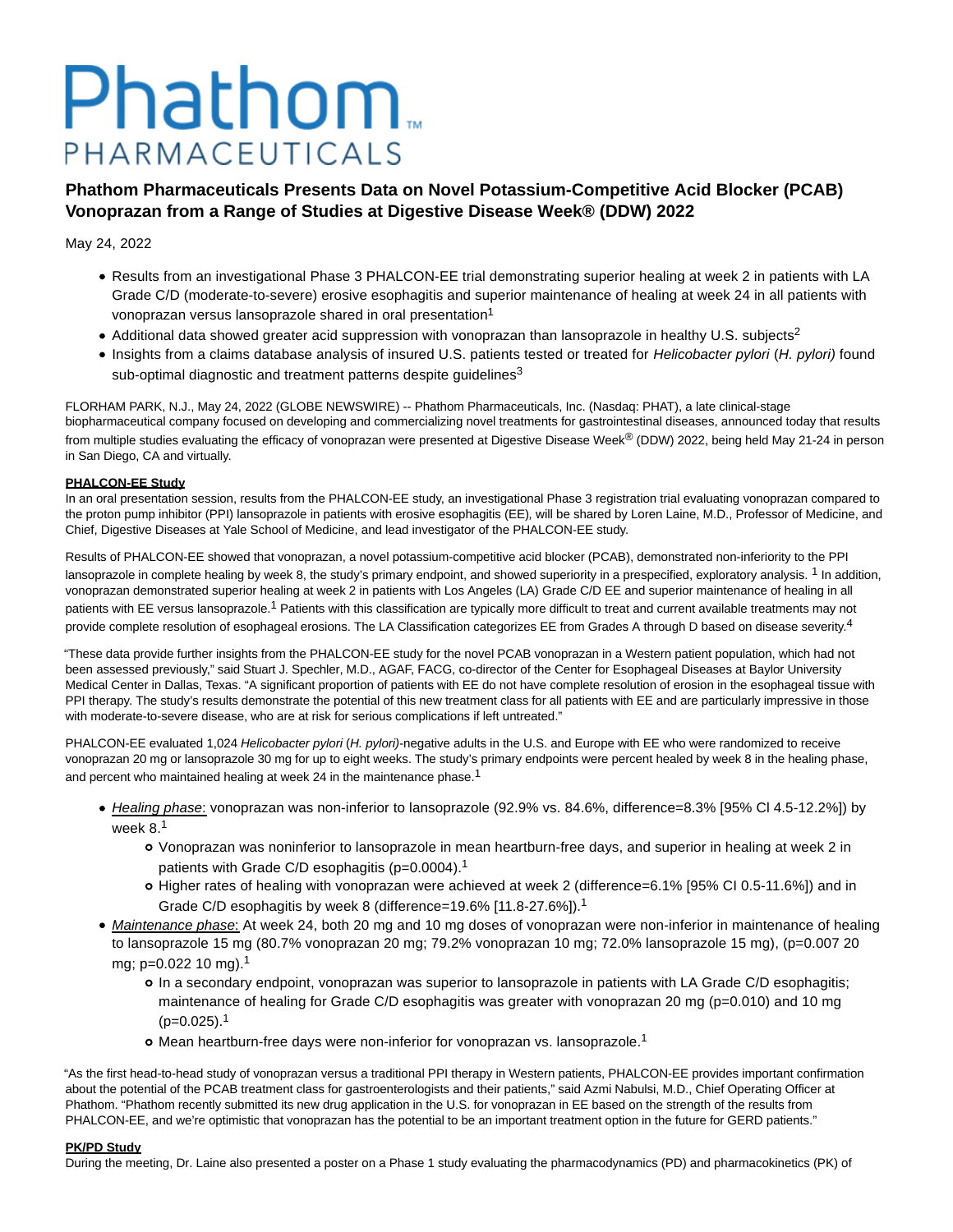vonoprazan and the PPI lansoprazole in 44 healthy U.S. subjects, which was selected as a Poster of Distinction by the American Gastroenterological Association (AGA) Institute. The primary PD endpoint was the mean 24-hour holding-time ratio for pH>4 (pH>4 HTR) on day 7. Other PD parameters included 24-hour HTR for pH>4 on day 1 and 24-hour mean intragastric pH on days 1 and 7.

- Vonoprazan had higher 24-hour HTR for pH>4 than lansoprazole on day 1 (62.4% vs. 22.6%, p<0.0001) and day 7 (87.8% vs. 42.3%, p<0.0001).<sup>2</sup>
- Mean 24-hour intragastric pH for vonoprazan was 4.6 vs. 2.8 for lansoprazole on day one, and 5.9 and 3.8, respectively, on day 7 (p<0.0001).<sup>2</sup>
	- Intragastric pH from 12-24 hours also was higher with vonoprazan than lansoprazole on day 1 (4.6 vs. 2.5, respectively) and day 7 (5.6 vs. 3.4, respectively). <sup>2</sup>
- The half-life was longer with vonoprazan than lansoprazole (7.9 vs. 1.4 hours) as measured on day one.<sup>2</sup>

Vonoprazan provided greater suppression of intragastric acidity than lansoprazole in the study.<sup>2</sup> This is the first study to evaluate PD and PK parameters for vonoprazan in Western subjects. Previously this data has been limited to patient populations primarily in Japan.

## **U.S. Claims Database Study**

Also, during DDW, Dr. Shailja Shah, M.D., M.P.H., from the University of California San Diego presented a poster highlighting findings from an analysis of Helicobacter pylori (H. pylori) testing and treatment patterns in the U.S., which showed suboptimal treatment selection and post-treatment eradication testing, as well as inconsistent overall management of the disease compared to clinical guidelines; factors that could contribute to declining eradication rates.3

Researchers used the Veradigm Health Insights electronic medical record (EMR) database linked to Komodo claims data to evaluate H. pylori-coded diagnostic and treatment records over a four-year period from January 1, 2016 to December 31, 2019 for 60,593 insured patients. The analysis focused on 68.2% of patients who had one or more guideline-recommended H. pylori Eradication Regimens (HPER). Contrary to current guidelines, most patients (80.2%) received clarithromycin-based triple therapy as their first HPER and only 6.6% received bismuth-based quadruple therapy.<sup>3</sup> In addition, 88.9% of patients did not receive a second HPER. $3$  Among patients with a second HPER, 53.4% received the same regimen as the first HPER.<sup>3</sup> Moreover, researchers found that only 67.4% of patients received a diagnostic H. pylori lab test after first-line therapy to confirm eradication.<sup>3</sup>

Following the conclusion of DDW 2022, the abstracts will be posted to [Phathom's publications and scientific section o](https://www.globenewswire.com/Tracker?data=OPvK_8a8UZ75fpqnOm9vOE9R2M7sqk2ARavn-oS45xqX6l06QXlSOhPISoE0Aa9RFfKvlBtk0dCLEjexGh12-hXyA5L6fRImnVKuF0pB7LrxI953zIeW0lNsnGwlcs2-69_5-DIsGAHSYTa_ERmUv2wUFJJifVtOqgZlaXcw-8c=)f the company website.

## **About VOQUEZNA TRIPLE and DUAL PAKs**

VOQUEZNA TRIPLE PAK (vonoprazan, amoxicillin, clarithromycin) and VOQUEZNA DUAL PAK (vonoprazan, amoxicillin) contain vonoprazan, an oral small molecule potassium-competitive acid blocker (PCAB) co-packaged with antibiotics. PCABs are a novel class of medicines that block acid secretion in the stomach. Vonoprazan has shown the potential to provide acid suppression that can achieve pH levels that are important in enhancing antibiotic effectiveness. Phathom in-licensed the U.S., European, and Canadian rights to vonoprazan from Takeda, which completed 19 Phase 3 trials for vonoprazan and received marketing approval in Japan and numerous other countries in Asia and Latin America.

#### **Indication and Important Safety Information**

## **INDICATIONS AND USAGE**

VOQUEZNA™ TRIPLE PAK™ is a co-packaged product containing vonoprazan, a potassium-competitive acid blocker (PCAB), amoxicillin, a penicillin-class antibacterial, and clarithromycin, a macrolide antimicrobial. VOQUEZNA™ DUAL PAK™ is a co-packaged product containing vonoprazan and amoxicillin. Both products are indicated for the treatment of Helicobacter pylori infection in adults.

To reduce the development of drug-resistant bacteria and maintain the effectiveness of VOQUEZNA TRIPLE PAK, VOQUEZNA DUAL PAK and other antibacterial drugs, both products should be used only to treat or prevent infections that are proven or strongly suspected of being caused by bacteria.

#### **IMPORTANT SAFETY INFORMATION**

## **CONTRAINDICATIONS**

VOQUEZNA TRIPLE PAK and VOQUEZNA DUAL PAK are contraindicated in patients with known hypersensitivity to vonoprazan or amoxicillin, any other components of the formulation, any other beta-lactams, or in patients receiving rilpivirine-containing products.

Due to the clarithromycin component, VOQUEZNA TRIPLE PAK is also contraindicated in patients with any known hypersensitivity to clarithromycin or any macrolide antibiotic, in patients receiving pimozide, lomitapide, lovastatin, simvastatin, ergotamine, dihydroergotamine, colchicine in patients with renal or hepatic impairment, or those with a history of cholestatic jaundice/hepatic dysfunction.

#### **WARNINGS AND PRECAUTIONS**

Hypersensitivity Reactions: Serious and occasionally fatal reactions (e.g., anaphylaxis) have been reported with components of VOQUEZNA TRIPLE PAK and VOQUEZNA DUAL PAK. If hypersensitivity reactions occur, discontinue use and institute immediate therapy (e.g., anaphylaxis management).

Severe Cutaneous Adverse Reactions (SCAR): Discontinue use of VOQUEZNA TRIPLE PAK or VOQUEZNA DUAL PAK at first signs or symptoms of SCAR or other signs of hypersensitivity and consider further evaluation. SCAR, including Stevens-Johnson syndrome (SJS) and toxic epidermal necrolysis (TEN) have been reported with the components of both products. In addition, drug reaction with eosinophilia and systemic symptoms (DRESS), and acute generalized exanthematous pustulosis (AGEP) have been reported with amoxicillin and clarithromycin.

Clostridioides difficile-associated diarrhea (CDAD): Evaluate if diarrhea occurs with VOQUEZNA TRIPLE PAK or VOQUEZNA DUAL PAK. CDAD has been reported with use of acid suppressing therapies and nearly all antibacterial agents, and may range in severity from mild diarrhea to fatal colitis. If CDAD is confirmed, discontinue therapy and treat appropriately.

#### VOQUEZNA TRIPLE PAK Warnings or Precautions Due to the Clarithromycin Component:

QT Prolongation: Avoid VOQUEZNA TRIPLE PAK in patients with known QT prolongation or receiving drugs known to prolong the QT interval,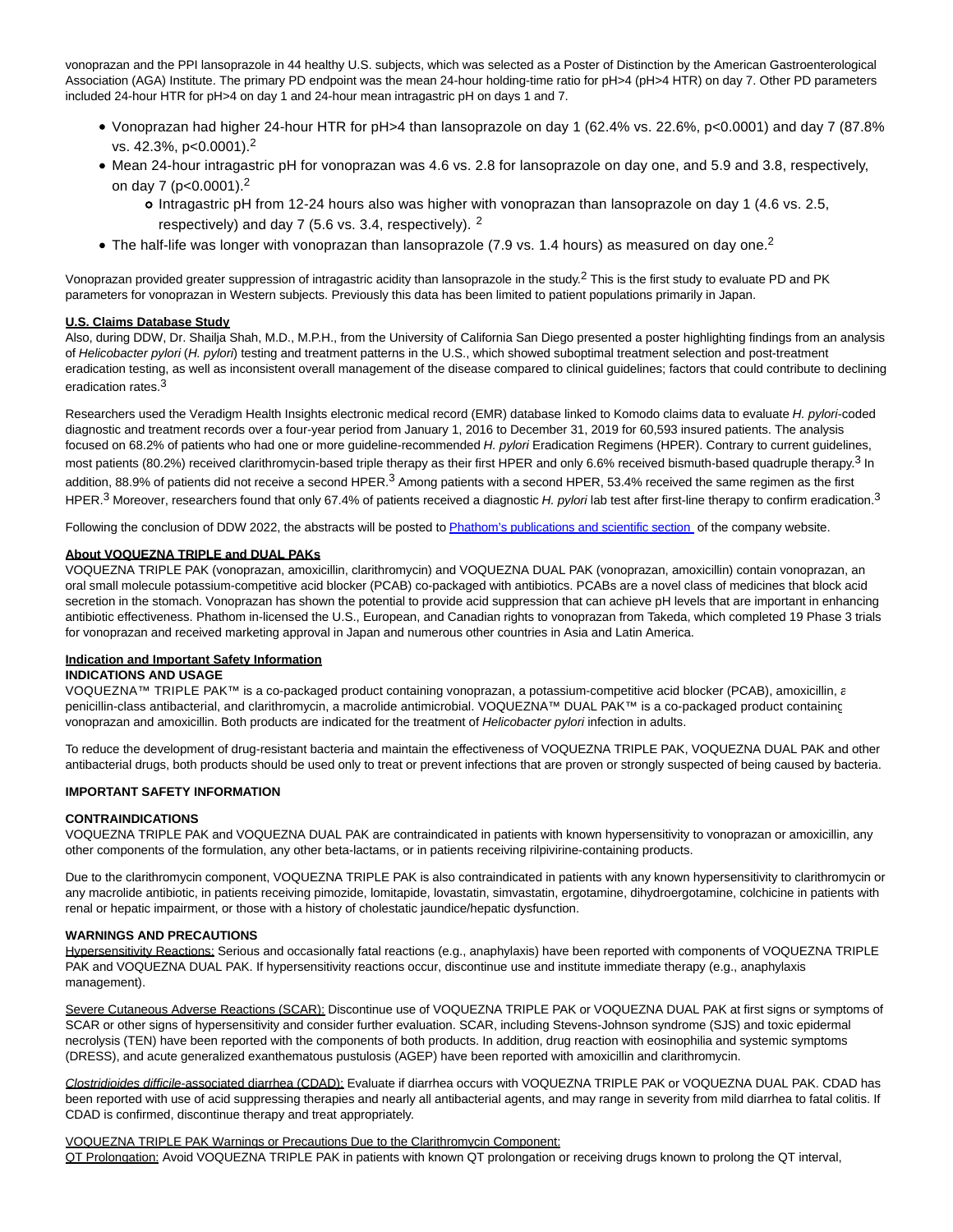ventricular arrhythmia (torsades de pointes), hypokalemia/hypomagnesemia, significant bradycardia, or taking Class IA or III antiarrhythmics.

Hepatotoxicity: Discontinue use of VOQUEZNA TRIPLE PAK if signs and symptoms of hepatitis occur.

Serious adverse reactions due to concomitant use with other drugs: Serious adverse reactions can occur with VOQUEZNA TRIPLE PAK due to drug interactions of clarithromycin with colchicine, some lipid lowering agents, some calcium channel blockers, hypoglycemic agents including insulin, quetiapine, warfarin, benzodiazepines, and other drugs.

Embryo-Fetal Toxicity: VOQUEZNA TRIPLE PAK is not recommended for use in pregnancy as clarithromycin may cause fetal harm.

Myasthenia Gravis: Exacerbation of myasthenia gravis can occur with VOQUEZNA TRIPLE PAK since it has been reported in patients receiving clarithromycin tablets.

## **ADVERSE REACTIONS**

The most common adverse reactions (≥2%) include diarrhea, dysgeusia, vulvovaginal candidiasis, abdominal pain, headache, hypertension, and nasopharyngitis.

## **DRUG INTERACTIONS**

Components of VOQUEZNA TRIPLE PAK and VOQUEZNA DUAL PAK have the potential for clinically important drug interactions. See full Prescribing Information for important drug interactions.

#### **USE IN SPECIFIC POPULATIONS**

Lactation: Breastfeeding not recommended during treatment, but a lactating woman can pump and discard breast milk during treatment and for 2 days after VOQUEZNA TRIPLE PAK and VOQUEZNA DUAL PAK administration.

Geriatrics: VOQUEZNA TRIPLE PAK increased risk of torsades de pointes due to clarithromycin.

Renal and Hepatic Impairment: Avoid use in patients with severe renal impairment and avoid use in patients with moderate to severe hepatic impairment.

**You are encouraged to report suspected adverse reactions by contacting Phathom Pharmaceuticals at 1-888-775-PHAT (7428) or FDA at 1-800-FDA-1088 o[r www.fda.gov/medwatch.](https://www.globenewswire.com/Tracker?data=iEaz3z80Tikne_g8uDo6rWXgRijeJfTz0lugtwP6_Ks5Gunj7QeQ6ImL8YInkAbpxOuZ6kP0SzTG0b7sFvLULOOWISpwwGWjZ7Rt293y9etzXpRpc00bH3i8DEjP_sUUh_81GD-Yd-nZzPY4Jn9uaLLgZ5zLlbJwS2VkHDaIKUXsX-b3B2Cl9p7oV0C6JAdg)**

## **Please see full [Prescribing Information f](https://www.globenewswire.com/Tracker?data=5l1Fl-XgaS8V65Um-DF41MK-ajVy-C3XBTHz4L4pmiW_xyRG1TsUHeePyzWLgu6fXsAH73_uktlaEGNsKwM2t-anYOo96GA1Ed4UtNR5N0-kX1kfnb7BFPmffMFD--be_blczSiZUhSC1n0J0FEWIKSkw427d6ZYF-0MwM4gNi0vnOHUW8P2qetn6cIHuEbV1W3ejWBKHYH7MStZSFduJA==)or VOQUEZNA TRIPLE PAK and VOQUEZNA DUAL PAK.**

## **About Erosive Esophagitis**

Erosive Esophagitis (EE) is a major type of gastroesophageal reflux disease (GERD) characterized by erosions in the gastric mucosa caused by acidic reflux of stomach contents into the esophagus.<sup>5</sup> There are estimated to be over 65 million individuals with GERD in the U.S., of which approximately 30% have EE.<sup>6,7,8</sup> In addition to experiencing troubling heartburn symptoms, patients with inadequately treated EE may progress to more severe diseases including Barrett's esophagus and esophageal cancer. 5

#### **About DDW**

Digestive Disease Week® (DDW) is the largest international gathering of physicians, researchers and academics in the fields of gastroenterology, hepatology, endoscopy and gastrointestinal surgery. Jointly sponsored by the American Association for the Study of Liver Diseases (AASLD), the American Gastroenterological Association (AGA) Institute, the American Society for Gastrointestinal Endoscopy (ASGE) and the Society for Surgery of the Alimentary Tract (SSAT), DDW is an in-person and virtual meeting from May 21-24, 2022. The meeting showcases more than 5,000 abstracts and hundreds of lectures on the latest advances in GI research, medicine and technology. More information can be found at [www.ddw.org.](https://www.globenewswire.com/Tracker?data=PwPZIR1-IKgUETUBxg47xi7MsiOLRdApe9AG1ApePsGaBvDhQq0C_0l1jy6kzbfp3gKTcwDWxkoGqP-t8lZh1g==)

#### **About Phathom Pharmaceuticals, Inc.**

Phathom Pharmaceuticals is a biopharmaceutical company focused on the development and commercialization of novel treatments for gastrointestinal diseases and disorders. Phathom has in-licensed the exclusive rights in the United States, Europe, and Canada to vonoprazan, a firstin-class potassium-competitive acid blocker (PCAB). Vonoprazan-based regimens are approved in the U.S. as part of a co-packaged product in combination with antibiotics for the treatment of H. pylori infection in adults, marketed as VOQUEZNA™ TRIPLE PAK™ (vonoprazan, amoxicillin, clarithromycin) and VOQUEZNA™ DUAL PAK™ (vonoprazan, amoxicillin). Phathom has submitted a New Drug Application to the FDA for vonoprazan in erosive esophagitis (EE) and is studying the use of vonoprazan for the treatment of non-erosive reflux disease (NERD). For more information about Phathom, visit the Company's website at [www.phathompharma.com](https://www.globenewswire.com/Tracker?data=EEv_5dNvNHQTjwV3DvVNoXOfkmB2xPB-Xg8rcWrzsr74oz3IFIUJbIDQ5Uebw3KGO6L21cDZgjEuhn0n3l6o3eEqZhPgGuyRgjrb7sd-SK4=) [a](https://www.globenewswire.com/Tracker?data=W7dhFApanL9Wc-YIfusds-6aU1Q_DpvDgHlk0otwBCa--3y7kK-e9GhMhhTrsAU9Whe4zs1QrtdbeWABNYXllg==)nd follow the Company o[n LinkedIn a](https://www.globenewswire.com/Tracker?data=po-zClFtkQES6YdL_xzQuzshi_Sh2A7o8MskmKWxDTEITL5Xzm1VVli4kZ6u8uG-z6J8XngSO-2p-y_AE1HEjGwe-m1Oi0Q3778wQ_RVqO4=)nd [Twitter.](https://www.globenewswire.com/Tracker?data=nMZ91XcXKCAiOUGpFRKLx4iGDJyzTOAXUVt88VGp-Nk8ZgzjbEiDN_BsWasmZKzYq9Jc6XQj2UC86QAe84qVv8BnohxTTEbRr8-JtOUUH3k=)

## **Forward Looking Statements**

Phathom cautions you that statements contained in this press release regarding matters that are not historical facts are forward-looking statements. These statements are based on the Company's current beliefs and expectations. Such forward-looking statements include, but are not limited to, statements regarding vonoprazan as monotherapy for the treatment of erosive esophagitis. The inclusion of forward-looking statements should not be regarded as a representation by Phathom that any of its plans will be achieved. Actual results may differ from those set forth in this press release due to the risks and uncertainties inherent in Phathom's business, including, without limitation: Phathom's ability to access additional capital under the term loan facility is subject to certain conditions; the inherent risks of clinical development of vonoprazan; Phathom's dependence on third parties in connection with product manufacturing, research and preclinical and clinical testing; regulatory developments in the United States and foreign countries; unexpected adverse side effects or inadequate efficacy of vonoprazan that may limit its development, regulatory approval and/or commercialization, or may result in recalls or product liability claims; Phathom's QIDP designations may not actually lead to extended exclusivity; Phathom's ability to obtain and maintain intellectual property protection for vonoprazan; Phathom's ability to comply with its license agreement with Takeda; Phathom's ability to maintain undisrupted business operations due to the ongoing spread of the COVID-19 coronavirus, including delaying or otherwise disrupting its clinical trials, manufacturing and supply chain, and other risks described in the Company's prior press releases and the Company's filings with the Securities and Exchange Commission (SEC), including under the heading "Risk Factors" in the Company's Annual Report on Form 10-K and any subsequent filings with the SEC. You are cautioned not to place undue reliance on these forward-looking statements, which speak only as of the date hereof, and Phathom undertakes no obligation to update such statements to reflect events that occur or circumstances that exist after the date hereof. All forward-looking statements are qualified in their entirety by this cautionary statement, which is made under the safe harbor provisions of the Private Securities Litigation Reform Act of 1995.